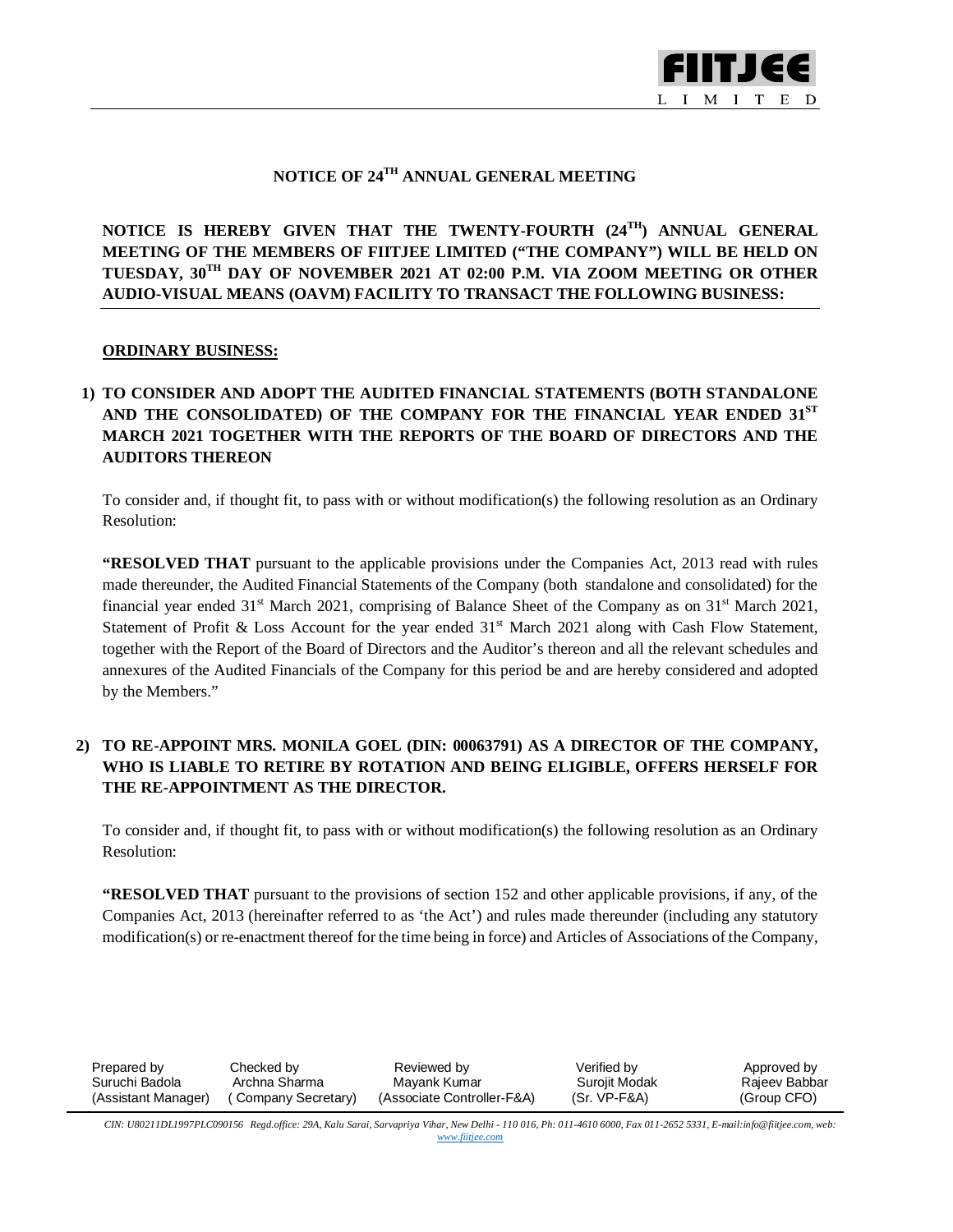

Mrs. Monila Goel (DIN: 00063791) who is liable to retire by rotation at this Annual General Meeting and is being eligible, offers herself for the re-appointment, be and is hereby re-appointed as a Director of the Company, whose period of office be liable to retire by rotation."

"**RESOLVED FURTHER THAT** the Board of Directors of the Company be and are hereby authorised to do all acts, deeds and matters and take all such steps as may be necessary to give effect to the above said resolution."

#### **SPECIAL BUSINESS:**

### **3) TO RATIFY THE REMUNERATION TO BE PAID M/S YOGESH GUPTA & ASSOCIATES (FRN: 000373) AS THE COST AUDITORS OF THE COMPANY FOR THE FINANCIAL YEAR 2021-2022.**

To consider and, if thought fit, to pass with or without modification(s) the following resolution as an Ordinary Resolution:

**"RESOLVED THAT** pursuant to Section 148 and all other applicable provisions of the Companies Act, 2013 (hereinafter referred to as the Act) and Rule 6(2) of the Companies (Cost records and Audit Rules) 2014 (including any statutory modification (s) or re-enactment thereof, for the time being in force), the members be and hereby ratify the remuneration of INR 1,00,000 (Indian Rupees One Lakh Only) plus GST excluding out of pocket expenses, as approved by the Board of Directors, payable to M/s Yogesh Gupta & Associates, Cost Accountants (Firm Registration No. 000373), as the Cost Auditors of the Company for financial year commencing on 01st April 2021 and ending on 31st March 2022.

"**RESOLVED FURTHER THAT** the Board of Directors of the Company be and are hereby authorised to do all acts, deeds and matters and take all such steps as may be necessary to give effect to the above said resolution."

> **By order of Board of Directors of FIITJEE Limited**

**Place: New Delhi Date: 05th November 2021**

**(Archna Sharma) Company Secretary Regd. office: 29A, Kalu Sarai, Sarvapriya Vihar, New Delhi-110016 CIN: U80211DL1997PLC090156 Website: [www.fiitjee.com](http://www.fiitjee.com) E-mail: [cs@fiitjee.com](mailto:cs@fiitjee.com)**

| Prepared by<br>Suruchi Badola | Checked by<br>Archna Sharma | Reviewed by                                | Verified bv                   | Approved by                  |
|-------------------------------|-----------------------------|--------------------------------------------|-------------------------------|------------------------------|
| (Assistant Manager)           | (Company Secretary)         | Mavank Kumar<br>(Associate Controller-F&A) | Surojit Modak<br>(Sr. VP-F&A) | Raieev Babbar<br>(Group CFO) |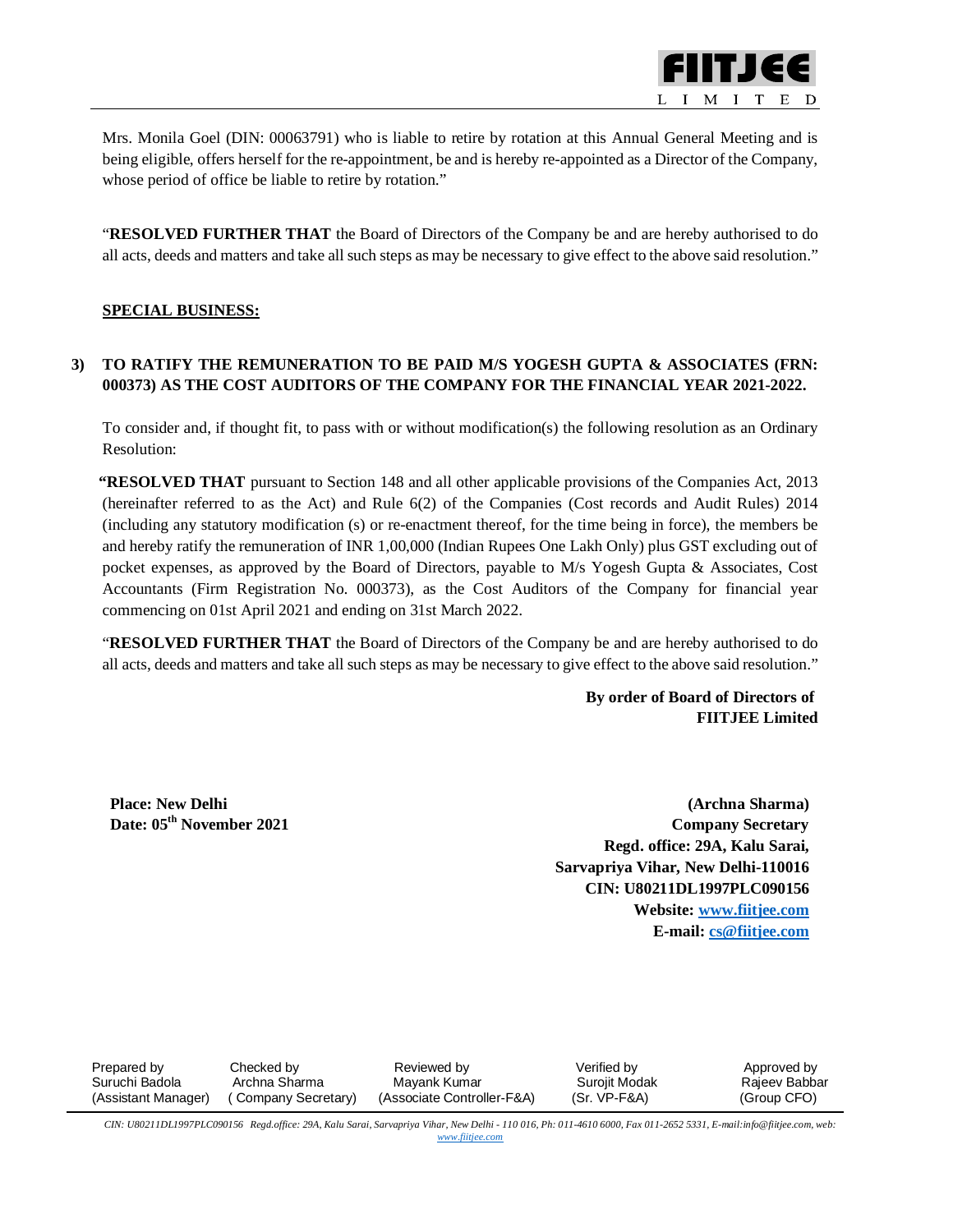

#### **NOTES:**

- 1) In view of the continuing COVID-19 pandemic, the Ministry of Corporate Affairs ('MCA') has vide its circular dated  $5<sup>th</sup>$  May 2020 read with circulars dated  $13<sup>th</sup>$  January 2021 (collectively referred to as 'MCA Circulars') permitted holding of the annual general meeting ('AGM') through VC/OAVM facility, without the physical presence of the members at a common venue. In compliance with the provisions of the Companies Act, 2013 (the 'Act'), the AGM of the Company is being conducted through VC/OAVM hereinafter called as 'e-AGM'. However, the Body Corporates are entitled to appoint authorised representatives to attend the e-AGM through Zoom meeting /Other Audio Video Means and participate thereat and cast their votes through e-voting. The deemed venue for the 24<sup>th</sup> e-AGM shall be the Registered Office of the Company
- 2) As per the Companies Act, 2013, a member entitled to attend and vote at the e-AGM is entitled to appoint a proxy to attend and vote on his/her behalf. Since the  $24<sup>th</sup>$  e-AGM is being held through Zoom meeting /OAVM as per the MCA Circulars, physical attendance of Members has been dispensed with. Accordingly, the facility for appointment of proxies by the Members will not be made available for the 24<sup>th</sup> e-AGM and hence the Proxy Form and Attendance Slip are not annexed to this Notice.
- 3) Those Shareholders whose email IDs are not registered, are requested to register their email ID with the Company at [cs@fiitjee.com](mailto:cs@fiitjee.com) by providing their Name as registered with the company, Address, email ID, PAN, Folio Number and Number of shares held by them.
- 4) The facility of joining the e-AGM through Zoom meeting/OAVM will be opened 15 minutes before and will be open upto 15 minutes after the scheduled start time of the e-AGM. The facility of participation at the AGM through Zoom meeting /OAVM will be made available for all members without any restriction.
- 5) Below is the process to join zoom meeting:
	- 5.1. click on the Zoom link that will be provided to each member on their respective email id
	- 5.2. alternatively go to <https://otago.zoom.us/join> and enter the Meeting ID that will be provided by the Company on respective member email id in the appropriate field and click 'Join' (the Meeting ID will be a 9 or 10 digit number)
	- 5.3. **If joining from mobile device** If you are joining from a mobile device (Android smartphone/tablet, Apple iPhone/iPad) then it will simply prompt you to download the Zoom Cloud Meetings app from the App/Play Store. Once app is downloaded, enter the Meeting ID that will be provided by the Company on respective member email id in the appropriate field and click 'Join'.

| Prepared by         | Checked by          | Reviewed by                | Verified bv   | Approved by   |
|---------------------|---------------------|----------------------------|---------------|---------------|
| Suruchi Badola      | Archna Sharma       | Mavank Kumar               | Suroiit Modak | Rajeev Babbar |
| (Assistant Manager) | (Company Secretary) | (Associate Controller-F&A) | (Sr. VP-F&A)  | (Group CFO)   |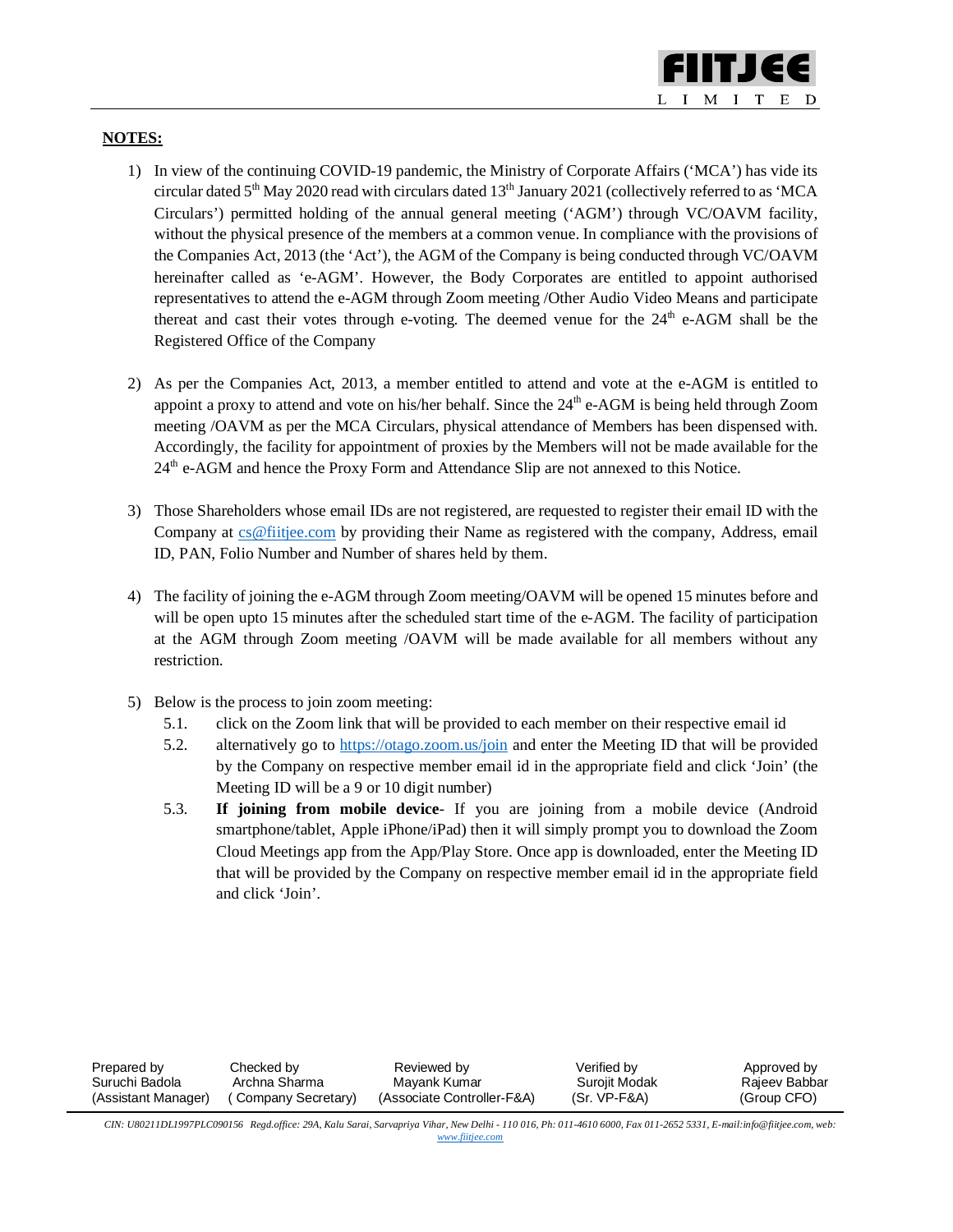

- 5.4. **If joining from a computer** When entering a Zoom meeting for the first time from a computer, you will need to download a small application file. This process is easy to complete on all commonly used browsers.
- 5.5. **Raising Your Hand** As the non-speaker if you wish to ask a question or make a point during a meeting it is good protocol to use the 'Raise Hand' facility. If the tool bar is not showing at the bottom of the Zoom window, place your cursor over the Zoom window so it appears and select the 'Participants' icon.

A window listing other participants will appear, there is also a 'Raise Hand' icon, click the icon to make it known to the Host that you would like to raise your hand.

If you wish to lower your hand, click the 'Lower hand' icon that will have replaced the 'Raise hand' icon

5.6. **Using Chat-** You can use the 'Chat' facility to send text chat to all participants or privately to specific participants.

Click on the 'Chat' icon in the tool bar, again hover your mouse over the Zoom window if you cannot see the tool bar.

A chat window will then open. Select 'Everyone' or the name of the person you wish to send a chat message to.

- 5.7. To leave a meeting from Zoom, select 'End' then 'Leave Meeting'.
- 5.8. To fully exit the Zoom app from the desktop, right-click the Zoom icon in the system tray (bottom-right corner) and click Exit.
- 6) The attendance of the Members attending the e-AGM through Zoom meeting/OAVM will be counted for the purpose of reckoning the quorum under Section 103 of the Companies Act, 2013
- 7) Corporate shareholders (i.e. other than individuals etc.) are required to send a scanned copy (pdf/jpg format) of its board or governing body's resolution/authorisation, etc., authorising their representative to attend the e-AGM on its behalf and to vote. The said resolution/authorisation shall be sent to the Company Secretary by email through its registered email address to [archna.sharma@fiitjee.com](mailto:archna.sharma@fiitjee.com) with a copy marked to [cs@fiitjee.com.](mailto:cs@fiitjee.com.)
- 8) A Statement pursuant to section 102 of the Act forms a part of this Notice. The Board of Directors, at their meeting held on 05<sup>th</sup> November 2021 has decided that the special business set out under item no. 3 being considered unavoidable, be transacted at the  $24<sup>th</sup>$  e-AGM of the Company.
- 9) The Company has been maintaining, inter alia, the following statutory registers at its corporate office:
	- Register of contracts or arrangements in which directors are interested under section 189 of the Act.

| Prepared by         | Checked by          | Reviewed by                | Verified by   | Approved by   |
|---------------------|---------------------|----------------------------|---------------|---------------|
| Suruchi Badola      | Archna Sharma       | Mavank Kumar               | Suroiit Modak | Raieev Babbar |
| (Assistant Manager) | (Company Secretary) | (Associate Controller-F&A) | (Sr. VP-F&A)  | (Group CFO)   |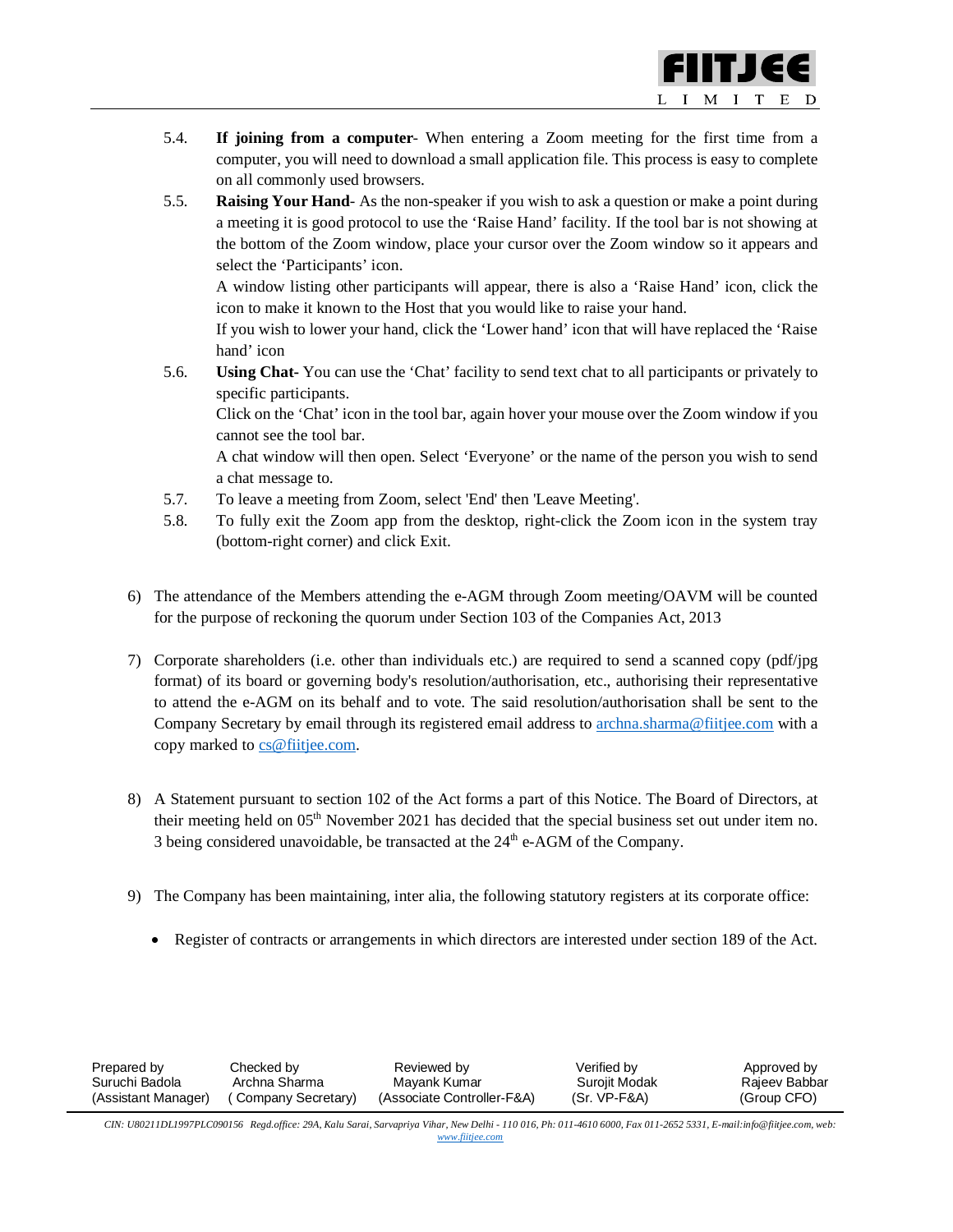• Register of directors and key managerial personnel and their shareholding under section 170 of the Act.

In accordance with the MCA Circulars, the said registers will be made accessible for inspection through electronic mode and shall remain open and be accessible to any member during the continuance of e-AGM.

- 10) Details of Directors retiring by rotation/ seeking appointment or re-appointment in the ensuing AGM as required pursuant to the provisions of Schedule V to the Act and Secretarial Standard on General meetings ("Secretarial Standard - 2"), as applicable, are provided in the Notice.
- 11) Equity Shares of the Company are under Compulsory Demat segment. The members holding Equity Shares in physical form are requested to contact any of the Depository Participants ("DPs") in their vicinity having connectivity with National Securities Depository Limited (NSDL) for getting their shares dematerialised. Further, Ministry of Corporate Affairs has mandated that securities of Public unlisted companies can be transferred by shareholders only in dematerialised form from the cut-off date i.e.2<sup>nd</sup> October 2018. In view of the above and to avail various benefits of dematerialisation, members are advised to dematerialise shares held by them in physical form. In case any clarification is required in that regard, the undersigned may be contacted in person or by communication addressed to the registered Office of the Company.
- 12) Members may also note that the relevant annexures as mentioned in the Board Report of the Company for the financial year 2020-2021 will also be available on the Company's website viz. <https://www.fiitjee.com.>
- 13) Since the e-AGM will be held through Zoom meeting/OAVM Facility, the Route Map is not annexed in this Notice

| Prepared by         | Checked by          | Reviewed by                | Verified by   | Approved by   |
|---------------------|---------------------|----------------------------|---------------|---------------|
| Suruchi Badola      | Archna Sharma       | Mavank Kumar               | Surojit Modak | Raieev Babbar |
| (Assistant Manager) | (Company Secretary) | (Associate Controller-F&A) | (Sr. VP-F&A)  | (Group CFO)   |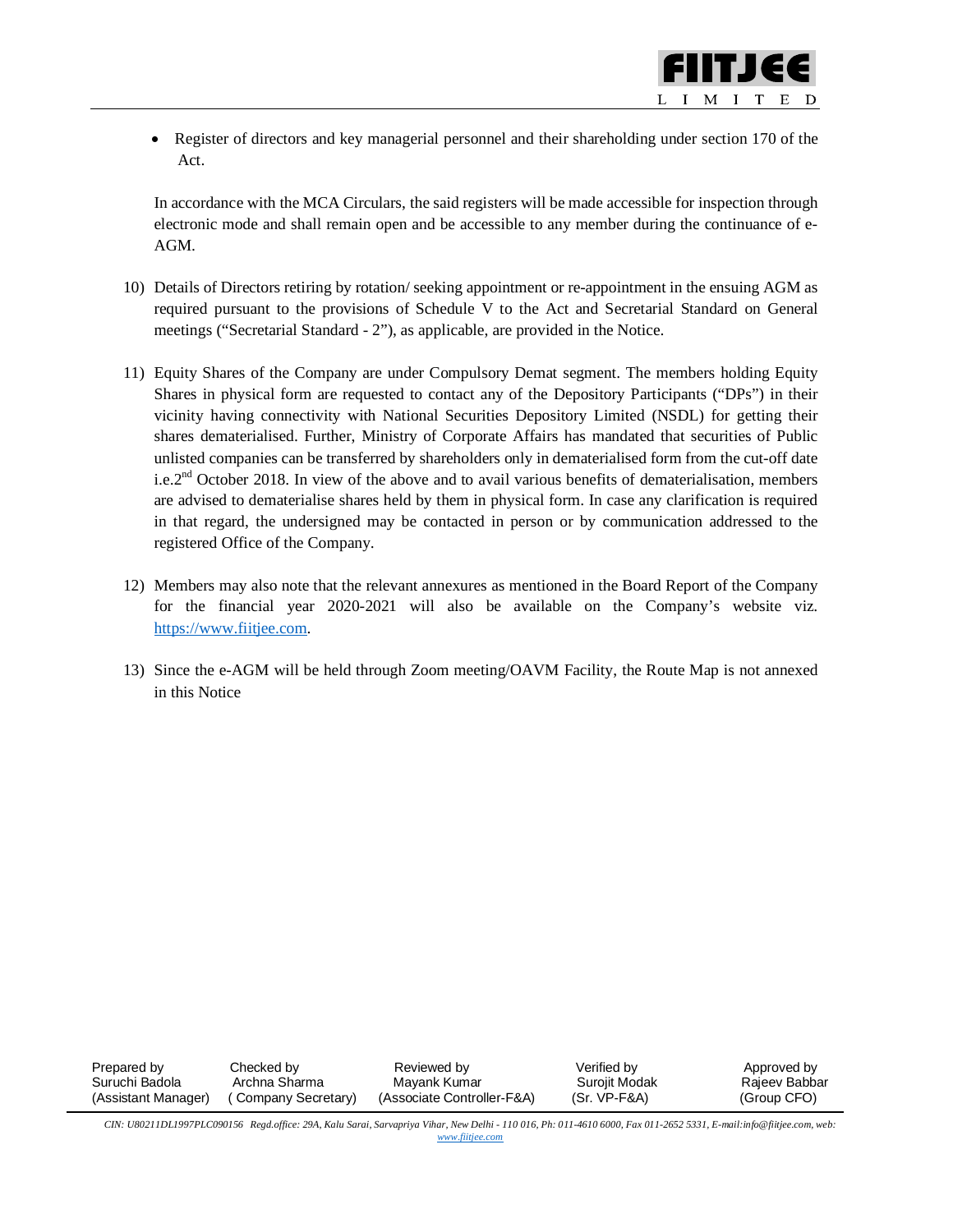

# **AN EXPLANATORY STATEMENT AS REQUIRED UNDER SECTION 102 OF THE COMPANIES ACT, 2013**

#### **ITEM NO 3**

In accordance with the provisions of Section 148 of the Act read with the Companies (Audit and Auditors) Rules, 2014, regarding the re-appointment of the Cost Auditor the remuneration payable must be ratified by the shareholders of the Company at the General Meeting. The Board, without recommendation of the Audit Committee as the constitution of Audit Committee is not proper and subject to the rules to be notified by the Ministry of Corporate Affairs in this regard, has approved the appointment of M/s Yogesh Gupta & Associates, Cost Accountants (Firm Registration No. 000373), as Cost Auditor to conduct the audit of the cost records of the Company at a remuneration of INR 1,00,000/- (INR One Lakh Only) plus GST and reimbursement of out of pocket expenses for the financial year ending  $31<sup>st</sup>$  March 2022.

Accordingly, ratification of the members is being sought for the proposal contained in the resolution set out at item no. 3 of the notice and the Board recommends and propose to pass the said item by way of an Ordinary Resolution.

None of the Directors, Key Managerial Personnel and their relatives are concerned or interested in the resolution either financially or otherwise.

> **By order of Board of Directors of FIITJEE Limited**

**Place: New Delhi Date: 05th November 2021**

**(Archna Sharma) Company Secretary Regd. office: 29A, Kalu Sarai, Sarvapriya Vihar, New Delhi-110016 CIN: U80211DL1997PLC090156 Website: [www.fiitjee.com](http://www.fiitjee.com) E-mail: [cs@fiitjee.com](mailto:cs@fiitjee.com)**

| Prepared by         | Checked by          | Reviewed by                | Verified by   | Approved by   |
|---------------------|---------------------|----------------------------|---------------|---------------|
| Suruchi Badola      | Archna Sharma       | Mavank Kumar               | Suroiit Modak | Raieev Babbar |
| (Assistant Manager) | (Company Secretary) | (Associate Controller-F&A) | (Sr. VP-F&A)  | (Group CFO)   |